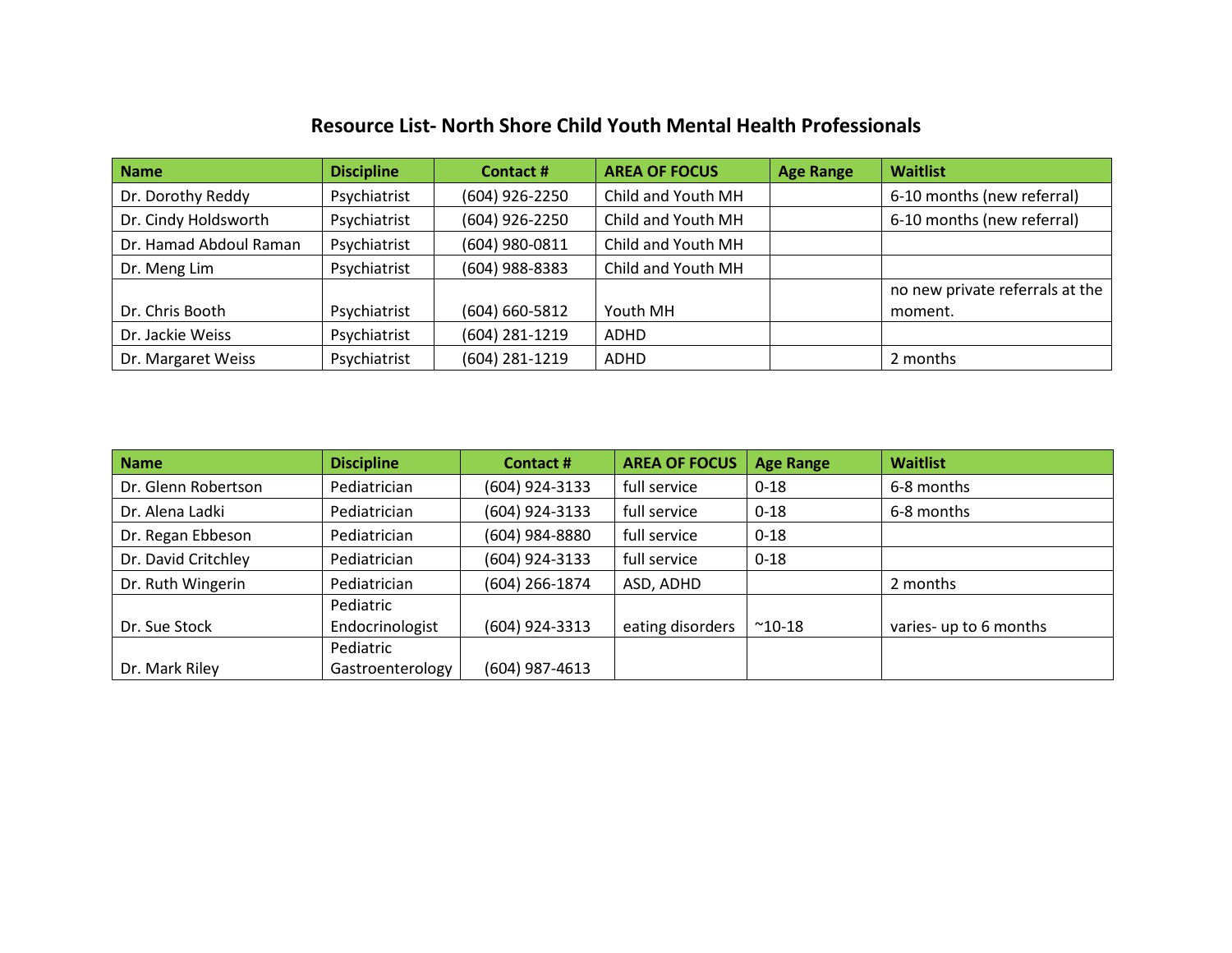| <b>Name</b>            | <b>Discipline</b> | <b>Contact#</b>  | <b>Area of Focus</b>      | <b>Age Range</b> | <b>Waitlist</b> | <b>RATE</b>   |
|------------------------|-------------------|------------------|---------------------------|------------------|-----------------|---------------|
|                        |                   |                  | Panic disorder, anxiety   |                  |                 |               |
|                        |                   |                  | disorders, depression,    |                  |                 |               |
|                        |                   |                  | family relationships,     |                  |                 |               |
|                        |                   |                  | grief, adolescent         | Older            |                 | \$170/50      |
|                        |                   |                  | survivors of childhood    | adolescent       |                 | minute        |
| Dr. Susan Higginbottom | Psychologist      | (604) 925-0797   | trauma                    | $17+$            | <2 weeks        | session       |
|                        |                   |                  |                           |                  |                 |               |
| Dr. Ulrich Lanius      | Psychologist      | (604) 925-6246   | Trauma treatment          |                  |                 |               |
|                        |                   |                  |                           |                  |                 |               |
|                        |                   |                  |                           |                  |                 |               |
| Dr. Cheryl Guest       | Psychologist      | (604) 566-9446   |                           |                  |                 |               |
|                        |                   |                  |                           |                  |                 |               |
|                        |                   |                  | anxiety, depression,      | Older            |                 | \$175/hr ind. |
|                        |                   |                  | OCD, PTSD, eating         | adolescent,      |                 | \$200/hour    |
| Dr. Gayle Goldstein    | Psychologist      | (604) 617-3122   | disorder, trauma          | primary adult    | no waitlist     | for couples.  |
|                        |                   |                  | eating disorders,         |                  |                 |               |
|                        |                   |                  | anxiety/stress,           |                  |                 |               |
|                        |                   |                  | depression, problematic   | teens and        |                 |               |
| Dr. Karina O Brien     | Psychologist      | $(604)$ 518-6368 | substance abuse           | adults           |                 | \$195/session |
|                        |                   |                  |                           |                  |                 |               |
|                        |                   |                  | general mental health     |                  |                 |               |
|                        |                   |                  | issues, attachment and    |                  |                 |               |
| Marilyn Chotem         | Psychologist      |                  | relationship difficulties | 12-19 yrs old    |                 |               |
|                        |                   |                  |                           |                  |                 |               |
|                        |                   |                  |                           |                  |                 |               |
| <b>Susan Matthews</b>  | Psychologist      | (604) 922-3454   | Anxiety child and youth   | $5 - 25$ yrs     | 3 weeks         | \$200.00/hour |
|                        |                   |                  |                           |                  |                 |               |
|                        |                   |                  |                           |                  |                 |               |
| Dr. Glen Davies        | Psychologist      | 604.922.3454     | Autism,                   |                  |                 |               |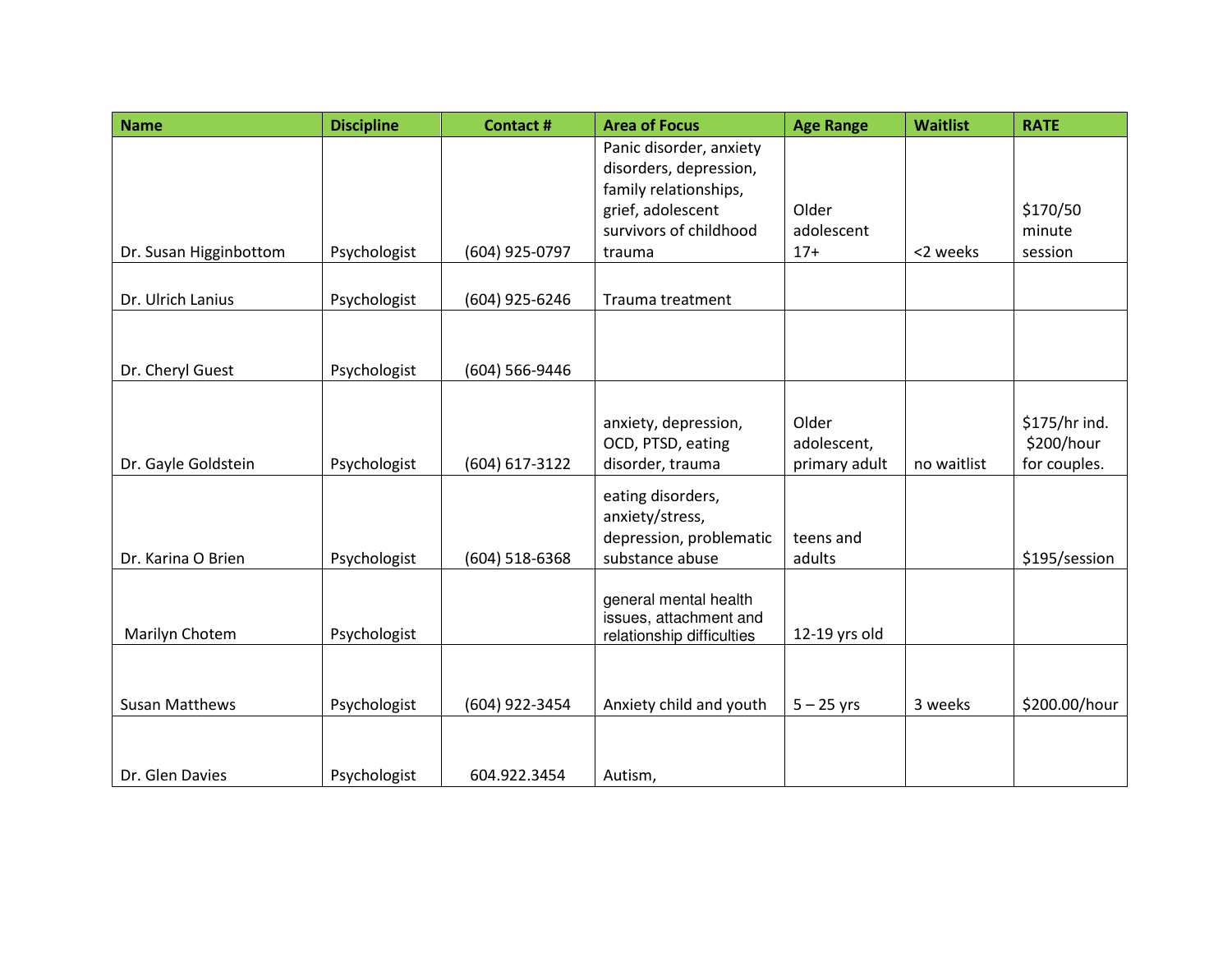|                        |              |                | developmentally          |                     |          |            |
|------------------------|--------------|----------------|--------------------------|---------------------|----------|------------|
|                        |              |                | delayed, behavioural     |                     |          |            |
| Douglas Lee            | Psychologist | (604) 980-8395 | problems, autism,        |                     | <2 weeks |            |
|                        |              |                | anxiety, depression      |                     |          |            |
|                        |              |                | fears, parent child      |                     |          |            |
| Lisa Ferrari           | Psychologist | (604) 733-7709 | conflict                 |                     |          |            |
|                        |              |                | North Shore Anxiety      |                     |          |            |
|                        |              |                | Clinic - Child and Youth |                     |          |            |
| Paul Murray            | Psychologist | (604) 925-1950 | <b>Mental Health</b>     | 4 years - adult     |          | \$185/hour |
|                        |              |                | North Shore Anxiety      |                     |          |            |
|                        |              |                | Clinic - Child and Youth |                     |          |            |
| Dr. Dagmar Bernstein   | Psychologist | 604-985-3939   | <b>Mental Health</b>     | $4$ years $-$ adult |          | \$185/hour |
|                        |              |                | North Shore Anxiety      |                     |          |            |
|                        |              |                | Clinic - Child and Youth |                     |          |            |
| Dr. Kimberley Da Silva | Psychologist | 604-985-3939   | <b>Mental Health</b>     | 4 years - adult     |          | \$185/hour |
|                        |              |                | North Shore Anxiety      |                     |          |            |
|                        |              |                | Clinic - Child and Youth |                     |          |            |
| Dr. Martin Davidson    | Psychologist | 604-985-3939   | <b>Mental Health</b>     | 4 years $-$ adult   |          | \$185/hour |
|                        |              |                | North Shore Anxiety      |                     |          |            |
|                        |              |                | Clinic - Child and Youth |                     |          |            |
| Dr. Mazen Elchami      | Psychologist | 604-985-3939   | <b>Mental Health</b>     | $4$ years $-$ adult |          | \$185/hour |
|                        |              |                | North Shore Anxiety      |                     |          |            |
|                        |              |                | Clinic - Child and Youth |                     |          |            |
| Dr. Janine Giannelli   | Psychologist | 604-985-3939   | <b>Mental Health</b>     | 4 years - adult     |          | \$185/hour |
|                        |              |                | North Shore Anxiety      |                     |          |            |
|                        |              |                | Clinic - Child and Youth |                     |          |            |
| Dr. Sarah Newth        | Psychologist | 604-985-3939   | <b>Mental Health</b>     | $4$ years $-$ adult |          | \$185/hour |
|                        |              |                | North Shore Anxiety      |                     |          |            |
|                        |              |                | Clinic - Child and Youth |                     |          |            |
| Dr. Michael Papsdorf   | Psychologist | 604-985-3939   | <b>Mental Health</b>     | 4 years - adult     |          | \$185/hour |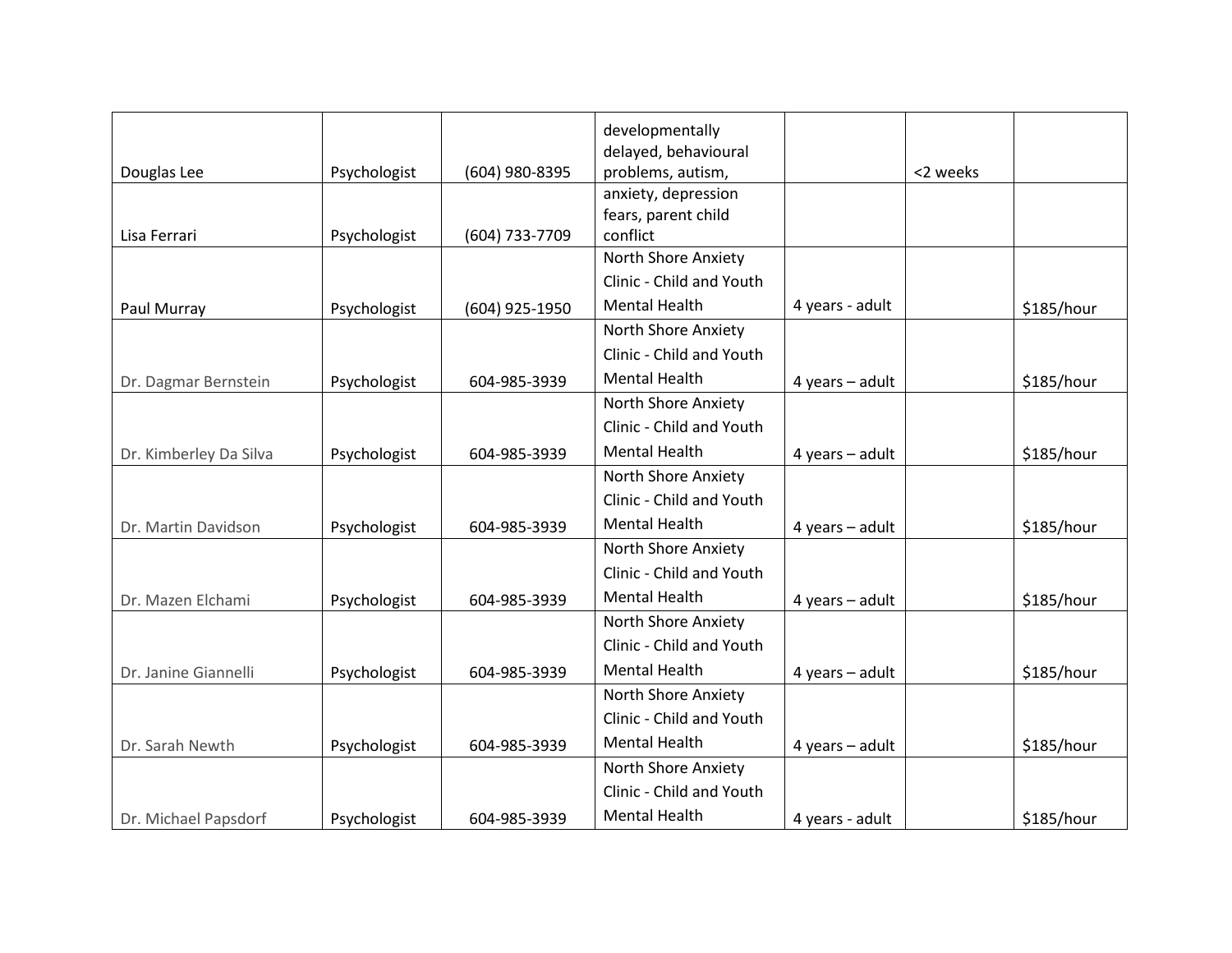|                        |              |                  | North Shore Anxiety      |                   |            |
|------------------------|--------------|------------------|--------------------------|-------------------|------------|
|                        |              |                  | Clinic - Child and Youth |                   |            |
| Dr. Kristin Buhr       | Psychologist | 604-985-3939     | <b>Mental Health</b>     | 4 years $-$ adult | \$185/hour |
|                        |              |                  | North Shore Anxiety      |                   |            |
|                        |              |                  | Clinic - Child and Youth |                   |            |
| Dr. Michelle Patterson | Psychologist | 604-985-3939     | <b>Mental Health</b>     | 4 years - adult   | \$185/hour |
|                        |              |                  | North Shore Anxiety      |                   |            |
|                        |              |                  | Clinic - Child and Youth |                   |            |
| Dr. Susan Siklos       | Psychologist | 604-985-3939     | <b>Mental Health</b>     | 4 years - adult   | \$185/hour |
| Marilyn Unger          | Psychologist | (604) 926-6665   |                          | 13yrs to adult    |            |
| Zohreh Behboodi        | Psychologist | $(604)$ 926-6665 |                          | 16yrs to adult    |            |

| <b>Name</b>    | <b>Discipline</b> | <b>Contact#</b>  | <b>AREA OF FOCUS</b>   | <b>Age Range</b>  | <b>Waitlist</b> | <b>RATE</b>  |
|----------------|-------------------|------------------|------------------------|-------------------|-----------------|--------------|
|                | Clinical          |                  |                        |                   |                 |              |
| Alyson Jones   | Counsellor        | $(604)$ 926-6665 |                        | 2-18 yrs old      | <2 weeks        |              |
|                |                   |                  | anxiety / depression / |                   |                 |              |
|                | Clinical          |                  | trauma / adolescents / | $7/8$ yrs and up, |                 | 100/hr       |
| Stephen Barker | Counsellor        | (778) 230-4783   | parenting              | caregivers        |                 | $+GST$       |
|                |                   |                  | anxiety / depression / |                   |                 |              |
|                | Clinical          |                  | trauma / school /      |                   |                 |              |
| Francis Hamm   | Counsellor        | (604) 762-8641   | parenting              | $12+$             |                 | \$120 / hour |
|                |                   |                  |                        |                   |                 |              |
|                |                   |                  |                        |                   |                 |              |
|                | Clinical          |                  |                        |                   |                 |              |
| Shelley Hardy  | Counsellor        | $(604)$ 926-6665 |                        | 5yrs to adult     |                 |              |